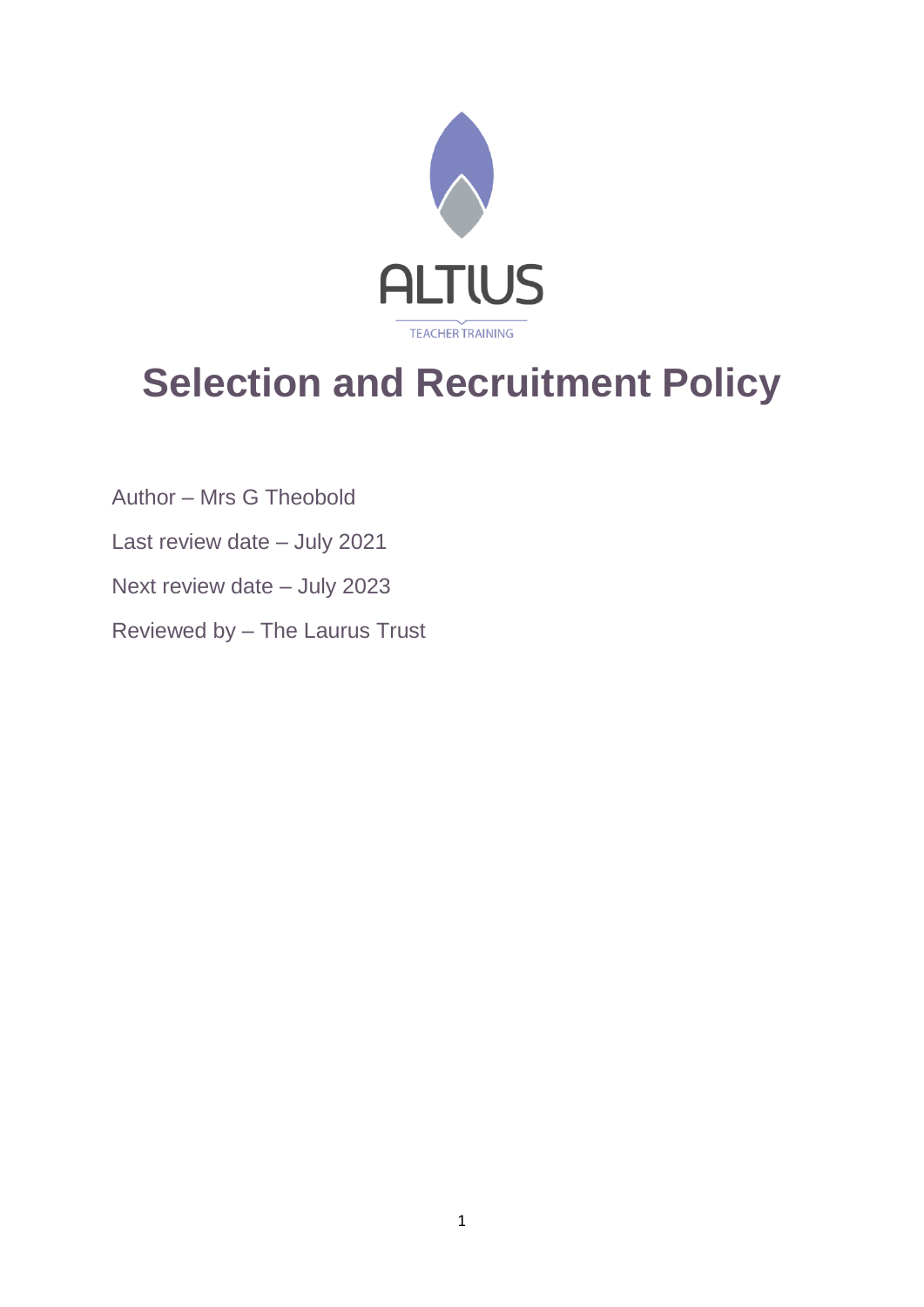# **Selection and Recruitment Policies**

# *Aims and Values*

Altius Teacher Training aims to bring into the profession high quality candidates who will become effective classroom teachers. In line with legislative guidelines our procedures promote equality of opportunity to all regardless of age, gender, sexual orientation, race, ethnic or national origin, colour, marital status or disability.

# **Leadership and Management**

Altius Teacher Training is responsible for:

- Ensuring that the policy is working in practice
- Monitoring the success of the policy
- Identifying any failures in the policy
- Amending the policy where necessary following quality assurance procedures.

The Head of Altius is responsible for:

- Assessing the applicant's suitability for interview based on the selection criteria
- Interviewing applicants according to the interview procedures.

The Interview Panel is responsible for:

• Deciding whether to make a firm offer, a conditional offer with academic and/or nonacademic conditions imposed, or to reject the applicant.

The Course Administrator is responsible for:

- Initial assessment of applications, including checking qualifications to ensure that applicants meet the minimum entry requirements
- Allocating interview dates
- Sending information to applicants about the nature of the interview, teaching task, subject-knowledge audit and written task
- Including an equal opportunities statement within the invitation letter
- Contacting applicants with disabilities and making any special arrangements necessary
- Ensuring the smooth running of interview days
- Checking and copying applicants' proof of identity and evidence of qualifications
- Setting up and maintaining records for all applicants, including the filing of interview evidence
- All administration with regards to the DFE APPLY system
- Standard correspondence with applicants following the interview
- Organisation of health checks
- Activation of Disclosure and Barring Service (DBS) forms
- Prohibition Check
- Disqualification Check

# **Procedures**

All applicants are selected according to the following criteria:

• A degree or equivalent qualification - candidates working towards obtaining the required entry qualifications before the start of their training are eligible to be interviewed and given a conditional offer of a place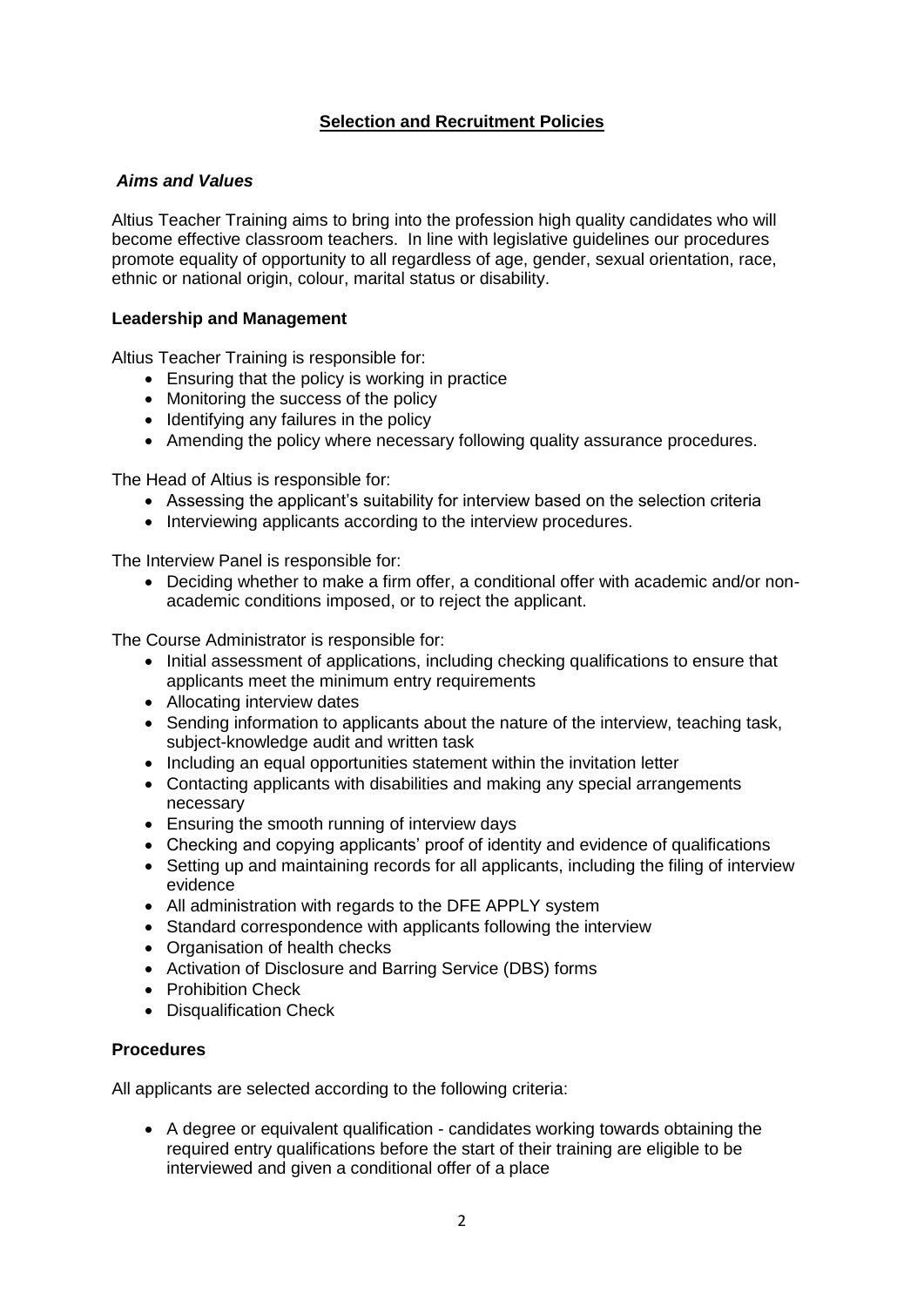- Evidence that this qualification forms a basis for the subject knowledge needed to meet Standard 3. Given the possible diversity of applicants' qualifications, this may require the assessment of the content of degree (or equivalent) courses individually before inviting applicants for interview
- The subject knowledge needed to meet Standard 3 or the ability to satisfy this requirement by the end of the training. Evidence might include relevant work experience, professional or vocational qualifications
- Grade C/4 or above in GCSE English, Mathematics (and Science for Primary) or the equivalent.
- The ability to communicate clearly and effectively in spoken and written Standard **English**
- The personal and intellectual qualities to be a teacher
- The capacity to meet the standards for the award of QTS by the end of training
- The motivation to teach their subject effectively
- Some experience of working with young people within or outside of a school setting
- Physical and mental fitness to teach
- Suitability to teach (DBS check).

# **Applications**

- All applications are made through the DFE APPLY system
- The Course Administrator is responsible for an initial assessment of application forms. This involves checking qualifications to ensure that applicants meet the minimum entry requirements.

Selection process and procedures

The following procedures apply once a candidate has been deemed suitable for interview.

#### **Interview process and procedures**

Following initial checks of qualifications etc. by the Altius Course Administrator and Head of Programme, a candidate may be invited for interview. No candidate will be admitted to the course without an interview.

The letter inviting the candidate to an interview will include details of the teaching task, an outline of the interview process and an equal opportunities statement. The Course Administration Team will contact any candidate with special needs with regards to any particular requirements for the interview day.

The interview process will take place at The Altius Teacher Training or partner Primary school.

The selection process is made up of three main parts:

- A teaching task
- The formal interview
- A written exercise to assess numeracy and literacy competency

# **The teaching task**

The teaching task is sent out with the letter inviting the candidate for interview. Candidates are informed of the resources available to them in the interview room. They are given the opportunity to request other resources which will then be made available on the day.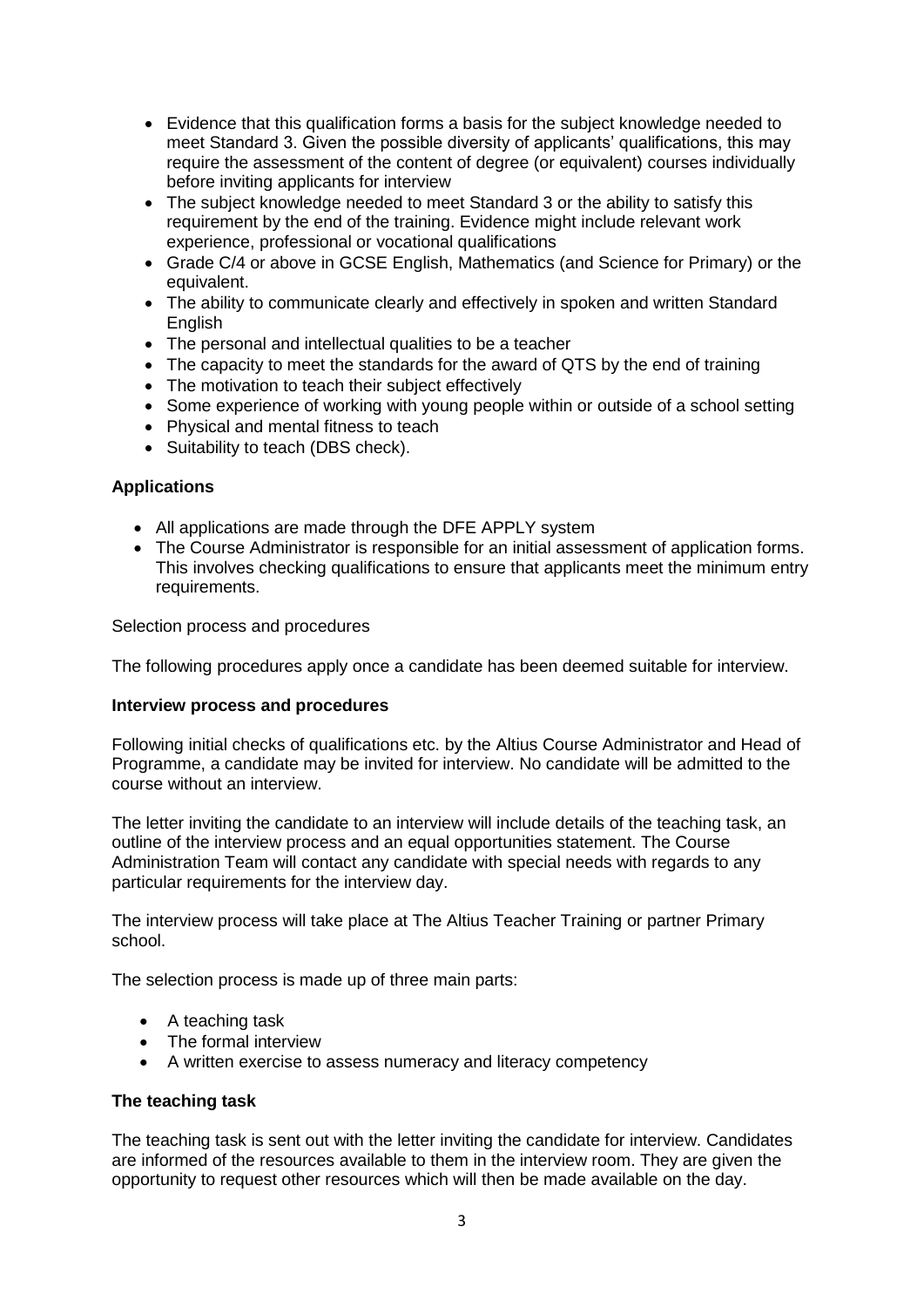Candidates teach to a panel of observers. The panel gives feedback to the Head of Programme through the use of a standard pro-forma. The observers use a standard proforma linked explicitly to the selection criteria to feedback their observations.

The panel of observers will include a member of the Programme Leadership Board and a SLE/Subject Lead/Professional Mentor. It may include other members of the Partnership.

#### **The formal interview**

Everyone who sits on the interview panel will be trained in the procedures prior to the interview taking place. The panellists are given interview packs which include all supporting documentation.

The interview panel is made up of a minimum of two people. A member of the Strategic Board and an SLE/Subject Lead/Professional Mentor will be present at all interviews.

A representative from one of the partner schools may also be present at the interviews as part of the training process.

There are a number of set questions that will be used during the interview.

Notes taken during the interview are written on the designated sheets.

#### **Decisions**

The decision to make a final offer will be based on:

- Comments on the teaching task.
- Qualitative comments on the interview
- Qualitative comments made by the interviewers.
- Evidence of sufficient subject knowledge from the SLE/Subject Lead subject specialist questions.
- Further consideration of qualifications, predicted grades, personal statement and references.
- Consideration of any specific extenuating circumstances.

The decision is made by the Head of Programme and the SLE/Subject Lead. They will decide:

- To make an offer subject to satisfactory police checks and health checks
- To make a conditional offer with academic and/or non-academic conditions imposed.
- To reject the candidate.

The Course Administrator will transfer the decision on to the DFE APPLY system. The grades from the interview and teaching task will be transferred onto a summary document for ease of reference.

#### **Notifying candidates**

The Altius Course Administrator will input the decision onto the DFE APPLY system according to the result; unconditional offer, conditional offer or rejection. If an offer is made,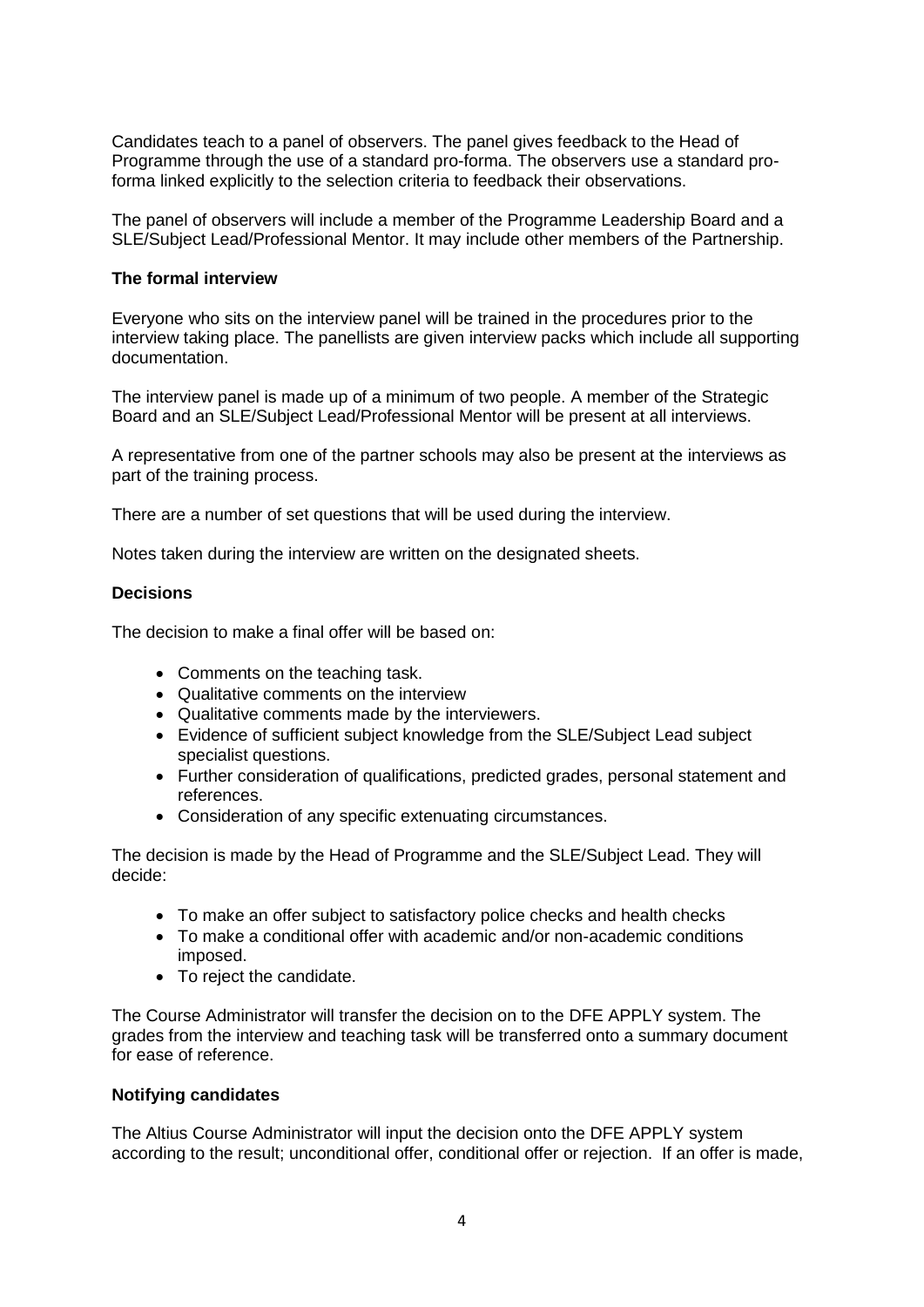the Course Administrator will write to successful candidates and all offers are subject to satisfactory DBS and health checks.

Altius Teacher Training's selection and recruitment procedures are devised to ensure that there is equality of opportunity and adhere to the Equality Act 2010.

# **Quality Assurance**

- In order to ensure consistency of approach and equality of opportunity, a member of the SCITT Management Team will be present at all interviews and teaching tasks where appropriate.
- The interview questions will be agreed in advance and the SLE/Subject Lead/Professional Mentor will write the subject specific questions
- If it is necessary to substitute the SLE/Subject Lead/Professional Mentor, the Head of Programme will nominate the replacement and will ensure that the substitute is fully briefed on the interview process

# **Development and Training**

- All those involved in the interview process for the first time are paired with an experienced interviewer to ensure standardisation of judgements
- The evidence from interview will be filed and reviewed at the end of the course to inform planning and development

# *Publishing Policy*

This policy will be available to all Partnership Schools and staff through the documentation and the Altius Teacher Training website.

# *Review Date for the Policy*

This policy will be reviewed by the Policy Review Group and presented to the QA Committee in the 2022 – 2023 meetings cycle.